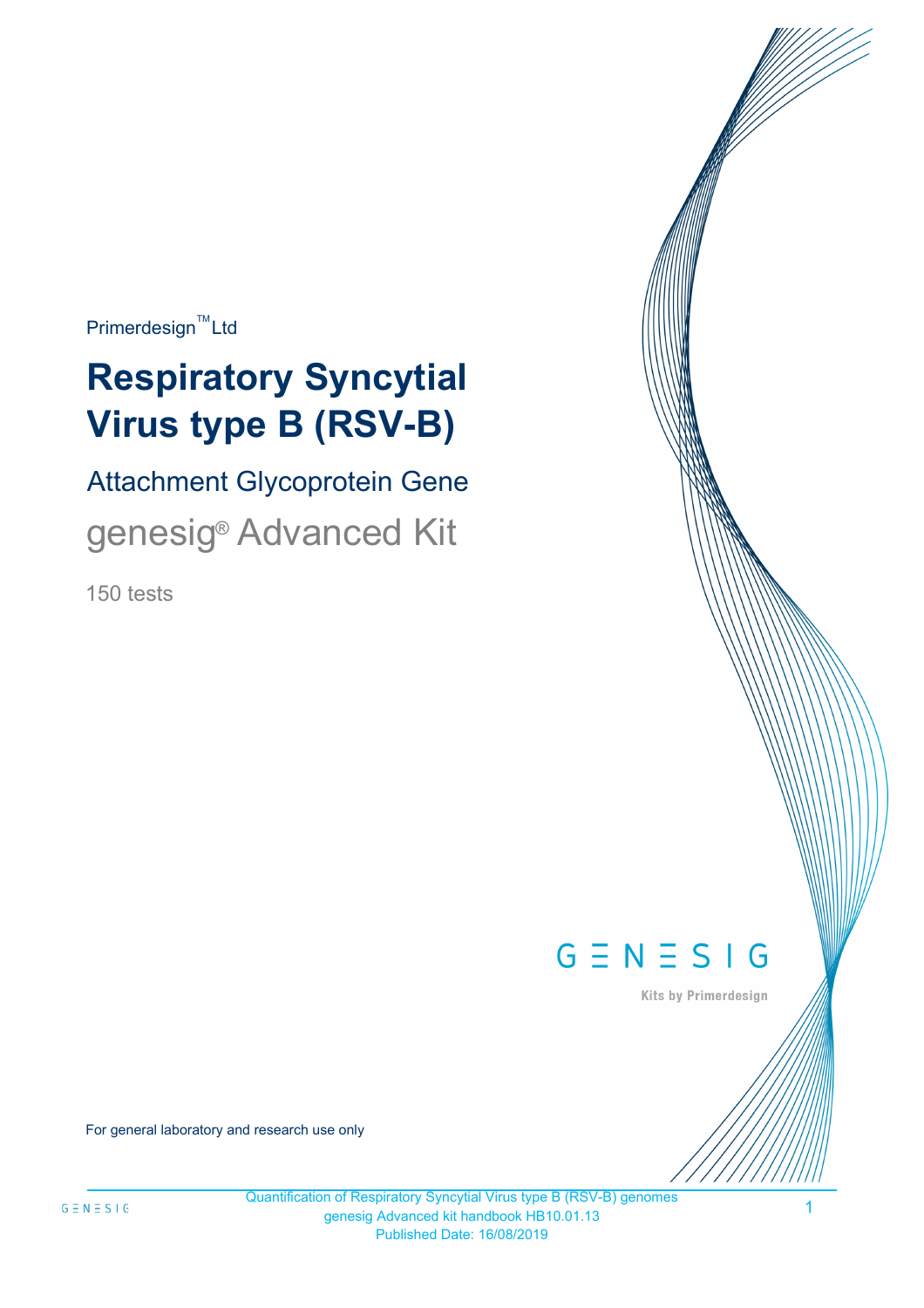# Introduction to Respiratory Syncytial Virus type B (RSV-B)

Human respiratory syncytial virus (RSV) is a negative sense, single-stranded RNA virus of the family Paramyxoviridae, which includes common respiratory viruses such as those causing measles and mumps. RSV is a member of the paramyxovirus subfamily Pneumovirinae.

RSV causes respiratory tract infections in patients of all ages. It is the major cause of lower respiratory tract infection during infancy and childhood. In temperate climates there is an annual epidemic during the winter months. In tropical climates, infection is most common during the rainy season. In the United States, 60% of infants are infected during their first RSV season, and nearly all children will have been infected with the virus by 2-3 years of age. Natural infection with RSV does not induce protective immunity, and thus people can be infected multiple times. Sometimes an infant can become symptomatically infected more than once even within a single RSV season. More recently, severe RSV infections have increasingly been found among elderly patients as well.

For most people, RSV produces only mild symptoms, often indistinguishable from common colds and minor illnesses. RSV is also a common cause of pneumonia for young children. For some children, RSV can cause bronchiolitis, leading to severe respiratory illness requiring hospitalization and, rarely, causing death. This is more likely to occur in patients that are immunocompromised or infants born prematurely.

Recurrent wheezing and asthma are more common among individuals who suffered severe RSV infection during the first few months of life than among controls; whether RSV infection sets up a process that leads to recurrent wheezing or whether those already predisposed to asthma are more likely to become severely ill with RSV is a matter of considerable debate.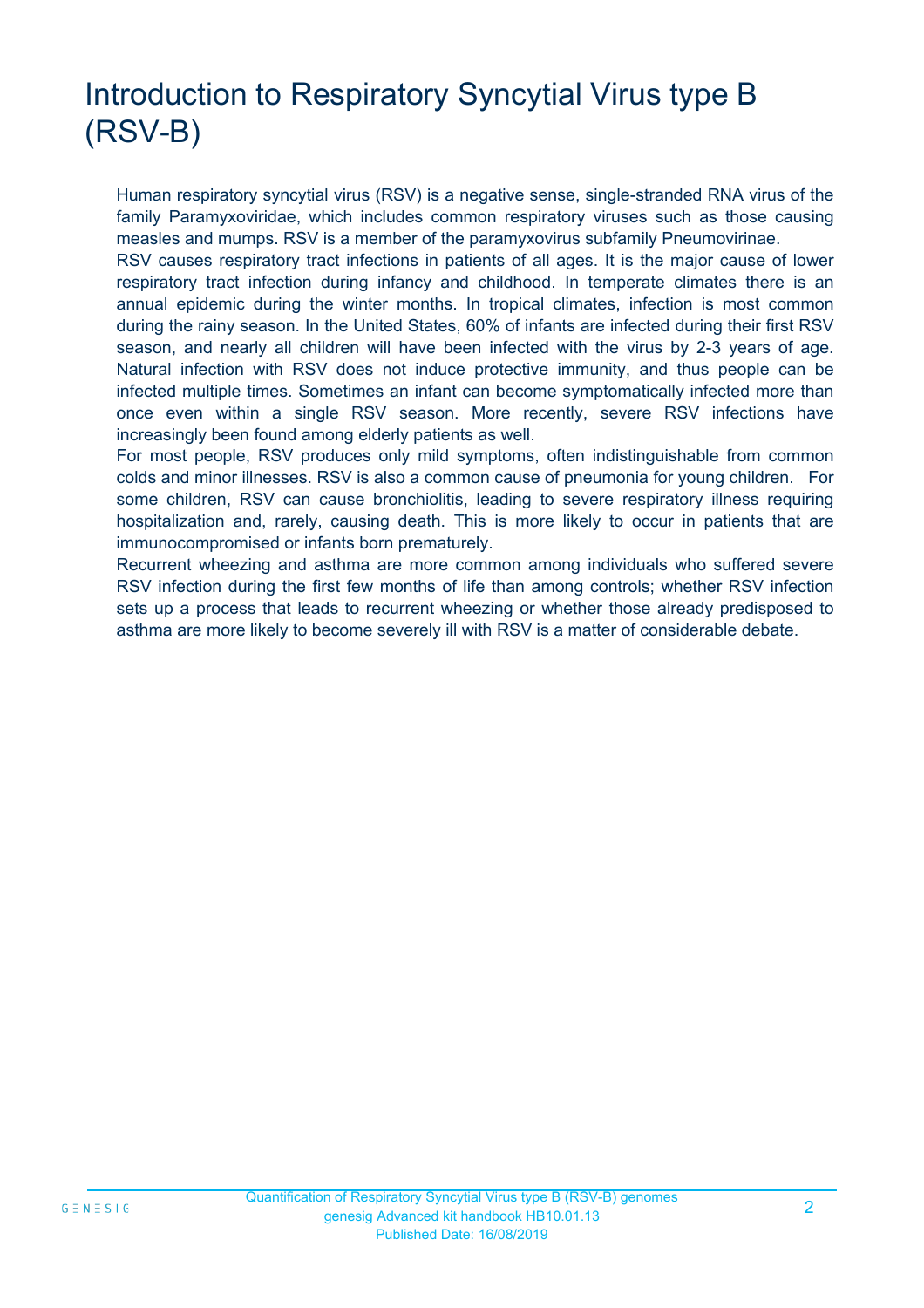# **Specificity**

The Primerdesign genesig Kit for Respiratory Syncytial Virus type B (RSV-B) (RSV-B) genomes is designed for the in vitro quantification of RSV-B genomes. The kit is designed to have a broad detection profile. Specifically, the primers represent 100% homology with over 95% of the NCBI database reference sequences available at the time of design.

The dynamics of genetic variation means that new sequence information may become available after the initial design. Primerdesign periodically reviews the detection profiles of our kits and when required releases new versions.

Assays are designed to specifically detect the query target(s) at the >95% homology and identity level in silico and to prevent detection of any off-target sequences (unless specified).

The dynamics of genetic variation means that new sequence information may become available after the initial design. Primerdesign periodically reviews the detection profiles of our kits and when required releases new versions.

If you require further information, or have a specific question about the detection profile of this kit then please send an e.mail to enquiry@primerdesign.co.uk and our bioinformatics team will answer your question.

If you require further information, or have a specific question about the detection profile of this kit then please send an e.mail to enquiry@primerdesign.co.uk and our bioinformatics team will answer your question.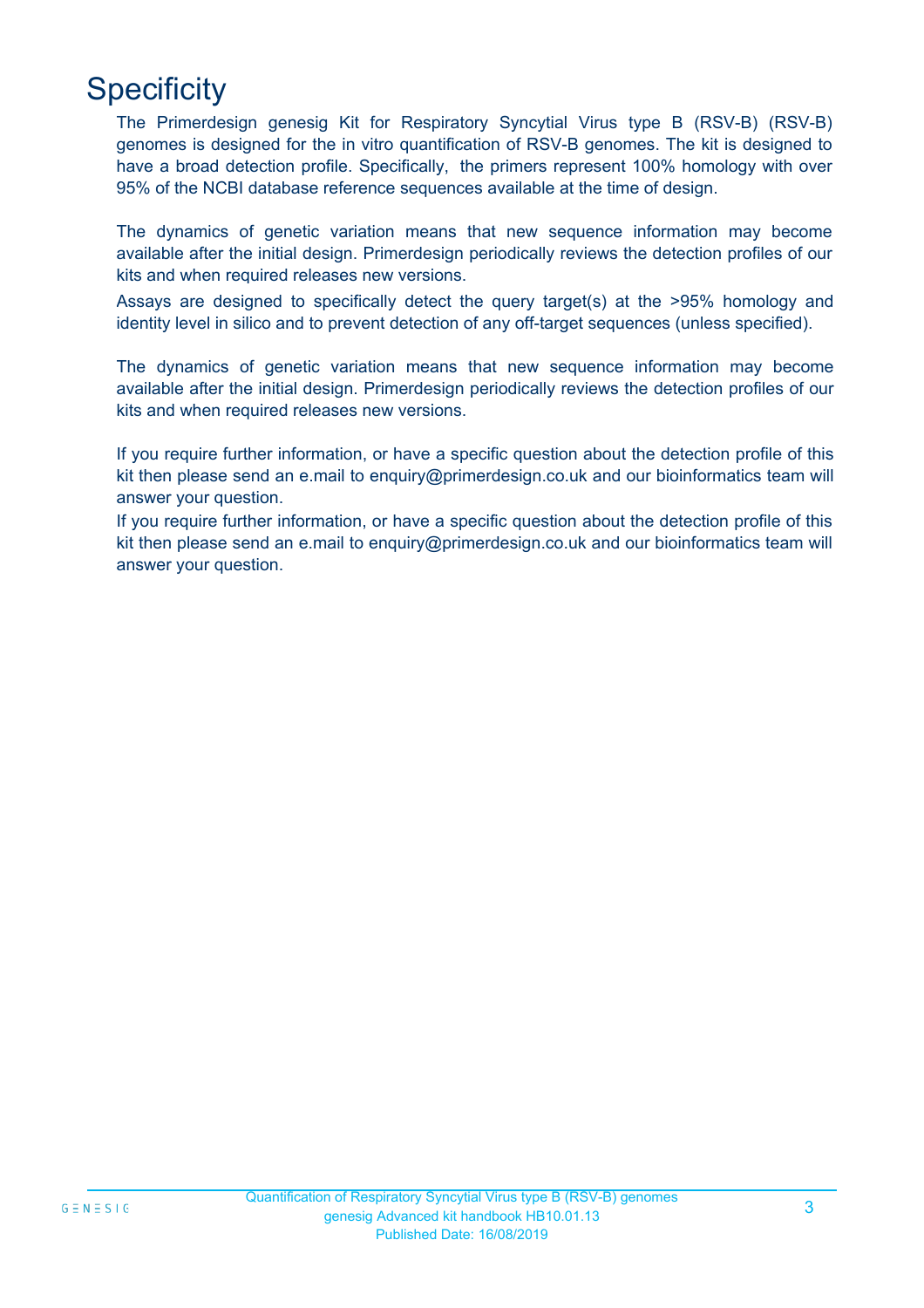### **Kit contents**

- **RSV-B specific primer/probe mix (150 reactions BROWN) FAM labelled**
- **RSV-B positive control template (for Standard curve RED)**
- **Internal extraction control primer/probe mix (150 reactions BROWN) VIC labelled as standard**
- **Internal extraction control RNA (150 reactions BLUE)**
- **Endogenous control primer/probe mix (150 reactions BROWN) FAM labelled**
- **RNase/DNase free water (WHITE) for resuspension of primer/probe mixes**
- **Template preparation buffer (YELLOW) for resuspension of internal control template, positive control template and standard curve preparation**

# **Reagents and equipment to be supplied by the user**

#### **Real-time PCR Instrument**

#### **Extraction kit**

This kit is recommended for use with genesig Easy DNA/RNA Extraction kit. However, it is designed to work well with all processes that yield high quality RNA and DNA with minimal PCR inhibitors.

### **oasigTM lyophilised OneStep or Precision**®**PLUS OneStep 2X RT-qPCR Master Mix**

Contains complete OneStep RT-qPCR master mix

**Pipettors and Tips**

**Vortex and centrifuge**

#### **Thin walled 1.5 ml PCR reaction tubes**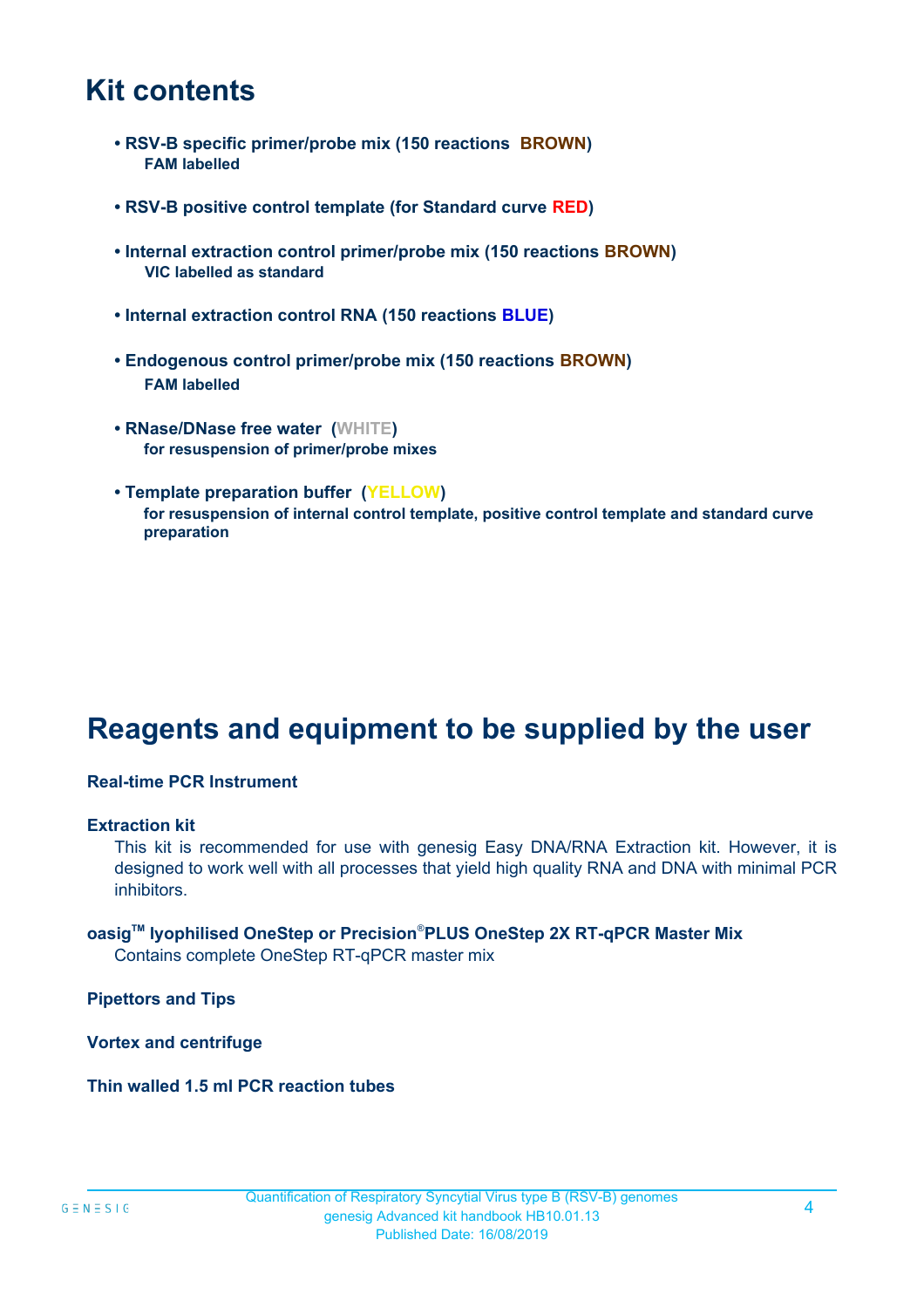### Kit storage and stability

This kit is stable at room temperature but should be stored at -20ºC on arrival. Once the lyophilised components have been resuspended they should not be exposed to temperatures above -20°C for longer than 30 minutes at a time and unnecessary repeated freeze/thawing should be avoided. The kit is stable for six months from the date of resuspension under these circumstances.

If a standard curve dilution series is prepared this can be stored frozen for an extended period. If you see any degradation in this serial dilution a fresh standard curve can be prepared from the positive control.

Primerdesign does not recommend using the kit after the expiry date stated on the pack.

### Suitable sample material

All kinds of sample material suited for PCR amplification can be used. Please ensure the samples are suitable in terms of purity, concentration, and RNA/DNA integrity (An internal PCR control is supplied to test for non specific PCR inhibitors). Always run at least one negative control with the samples. To prepare a negative-control, replace the template RNA sample with RNase/DNase free water.

### Dynamic range of test

Under optimal PCR conditions genesig RSV-B detection kits have very high priming efficiencies of >90% and can detect less than 100 copies of target template.

# Notices and disclaimers

This product is developed, designed and sold for research purposes only. It is not intended for human diagnostic or drug purposes or to be administered to humans unless clearly expressed for that purpose by the Food and Drug Administration in the USA or the appropriate regulatory authorities in the country of use. During the warranty period Primerdesign genesig detection kits allow precise and reproducible data recovery combined with excellent sensitivity. For data obtained by violation to the general GLP guidelines and the manufacturer's recommendations the right to claim under guarantee is expired. PCR is a proprietary technology covered by several US and foreign patents. These patents are owned by Roche Molecular Systems Inc. and have been sub-licensed by PE Corporation in certain fields. Depending on your specific application you may need a license from Roche or PE to practice PCR. Additional information on purchasing licenses to practice the PCR process may be obtained by contacting the Director of Licensing at Roche Molecular Systems, 1145 Atlantic Avenue, Alameda, CA 94501 or Applied Biosystems business group of the Applera Corporation, 850 Lincoln Centre Drive, Foster City, CA 94404. In addition, the 5' nuclease assay and other homogeneous amplification methods used in connection with the PCR process may be covered by U.S. Patents 5,210,015 and 5,487,972, owned by Roche Molecular Systems, Inc, and by U.S. Patent 5,538,848, owned by The Perkin-Elmer Corporation.

# **Trademarks**

Primerdesign™ is a trademark of Primerdesign Ltd.

genesig® is a registered trademark of Primerdesign Ltd.

The PCR process is covered by US Patents 4,683,195, and 4,683,202 and foreign equivalents owned by Hoffmann-La Roche AG. BI, ABI PRISM® GeneAmp® and MicroAmp® are registered trademarks of the Applera Genomics (Applied Biosystems Corporation). BIOMEK® is a registered trademark of Beckman Instruments, Inc.; iCycler™ is a registered trademark of Bio-Rad Laboratories, Rotor-Gene is a trademark of Corbett Research. LightCycler™ is a registered trademark of the Idaho Technology Inc. GeneAmp®, TaqMan® and AmpliTaqGold® are registered trademarks of Roche Molecular Systems, Inc., The purchase of the Primerdesign ™ reagents cannot be construed as an authorization or implicit license to practice PCR under any patents held by Hoffmann-LaRoche Inc.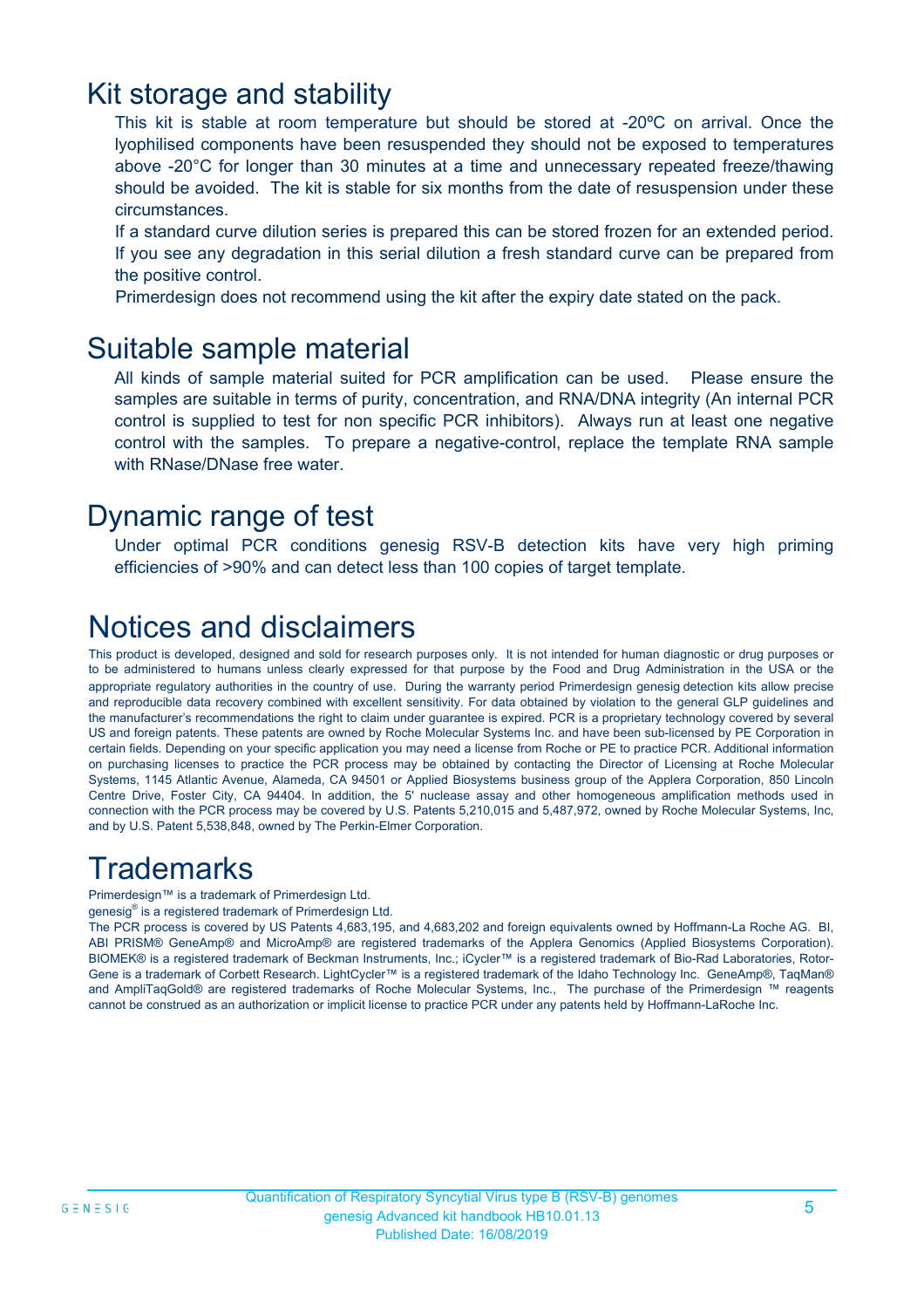# **Principles of the test**

#### **Real-time PCR**

A RSV-B specific primer and probe mix is provided and this can be detected through the FAM channel.

The primer and probe mix provided exploits the so-called TaqMan® principle. During PCR amplification, forward and reverse primers hybridize to the RSV-B cDNA. A fluorogenic probe is included in the same reaction mixture which consists of a DNA probe labeled with a 5`-dye and a 3`-quencher. During PCR amplification, the probe is cleaved and the reporter dye and quencher are separated. The resulting increase in fluorescence can be detected on a range of qPCR platforms.

#### **Positive control**

For copy number determination and as a positive control for the PCR set up, the kit contains a positive control template.

This can be used to generate a standard curve of RSV-B copy number / Cq value. Alternatively the positive control can be used at a single dilution where full quantitative analysis of the samples is not required. Each time the kit is used, at least one positive control reaction must be included in the run. A positive result indicates that the primers and probes for detecting the target RSV-B gene worked properly in that particular experimental scenario. If a negative result is obtained the test results are invalid and must be repeated. Care should be taken to ensure that the positive control does not contaminate any other kit component which would lead to false-positive results. This can be achieved by handling this component in a Post PCR environment. Care should also be taken to avoid cross-contamination of other samples when adding the positive control to the run. This can be avoided by sealing all other samples and negative controls before pipetting the positive control into the positive control well.

#### **Negative control**

To validate any positive findings a negative control reaction should be included every time the kit is used. For this reaction the RNase/DNase free water should be used instead of template. A negative result indicates that the reagents have not become contaminated while setting up the run.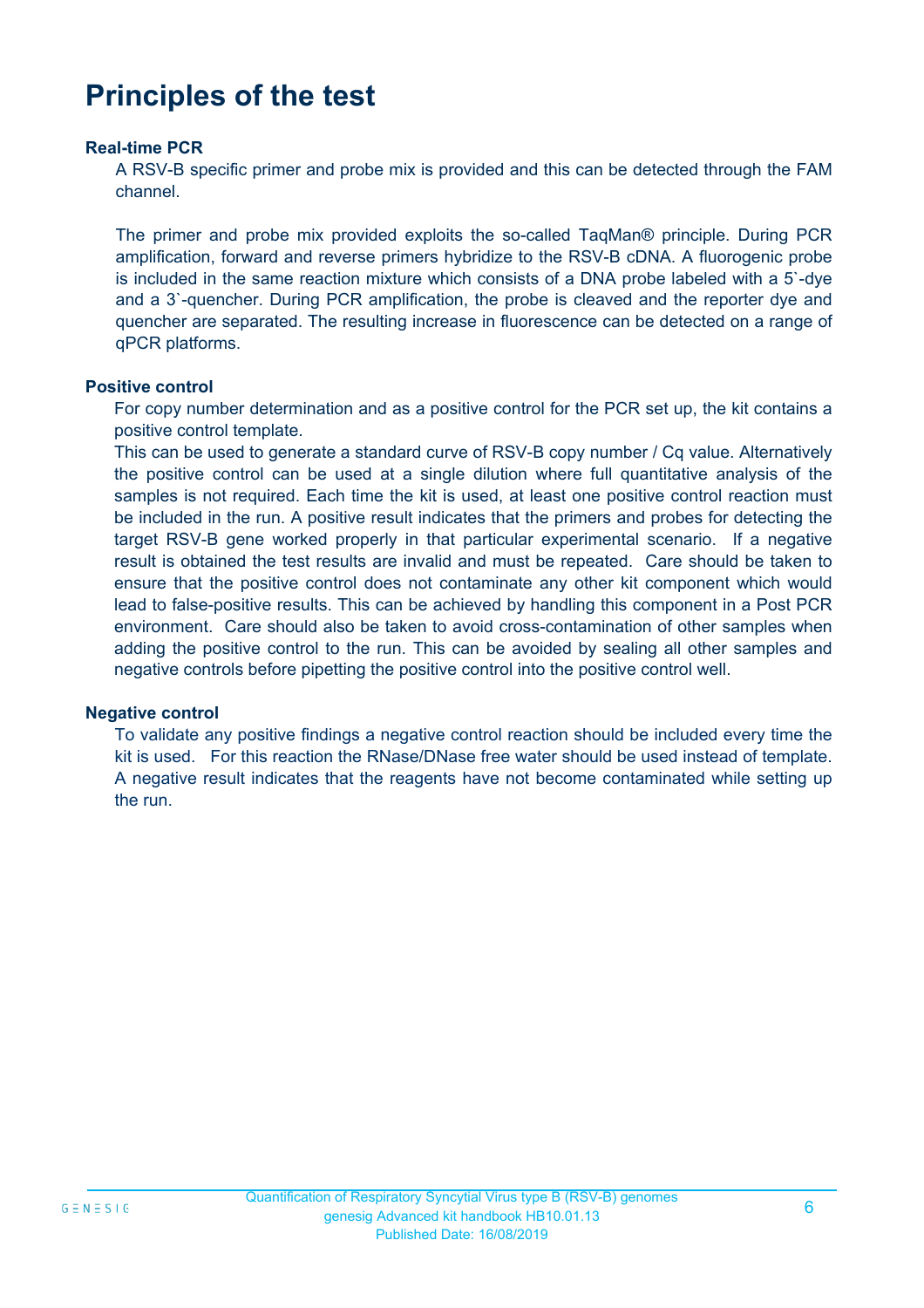#### **Internal RNA extraction control**

When performing RNA extraction, it is often advantageous to have an exogenous source of RNA template that is spiked into the lysis buffer. This control RNA is then co-purified with the sample RNA and can be detected as a positive control for the extraction process. Successful co-purification and qPCR for the control RNA also indicates that PCR inhibitors are not present at a high concentration.

A separate qPCR primer/probe mix are supplied with this kit to detect the exogenous RNA using qPCR. The PCR primers are present at PCR limiting concentrations which allows multiplexing with the target sequence primers. Amplification of the control cDNA does not interfere with detection of the RSV-B target cDNA even when present at low copy number. The Internal control is detected through the VIC channel and gives a Cq value of 28+/-3 depending on the level of sample dilution.

#### **Endogenous control**

To confirm extraction of a valid biological template, a primer and probe mix is included to detect an endogenous gene. Detection of the endogenous control is through the FAM channel and it is NOT therefore possible to perform a multiplex with the RSV-B primers. A poor endogenous control signal may indicate that the sample did not contain sufficient biological material.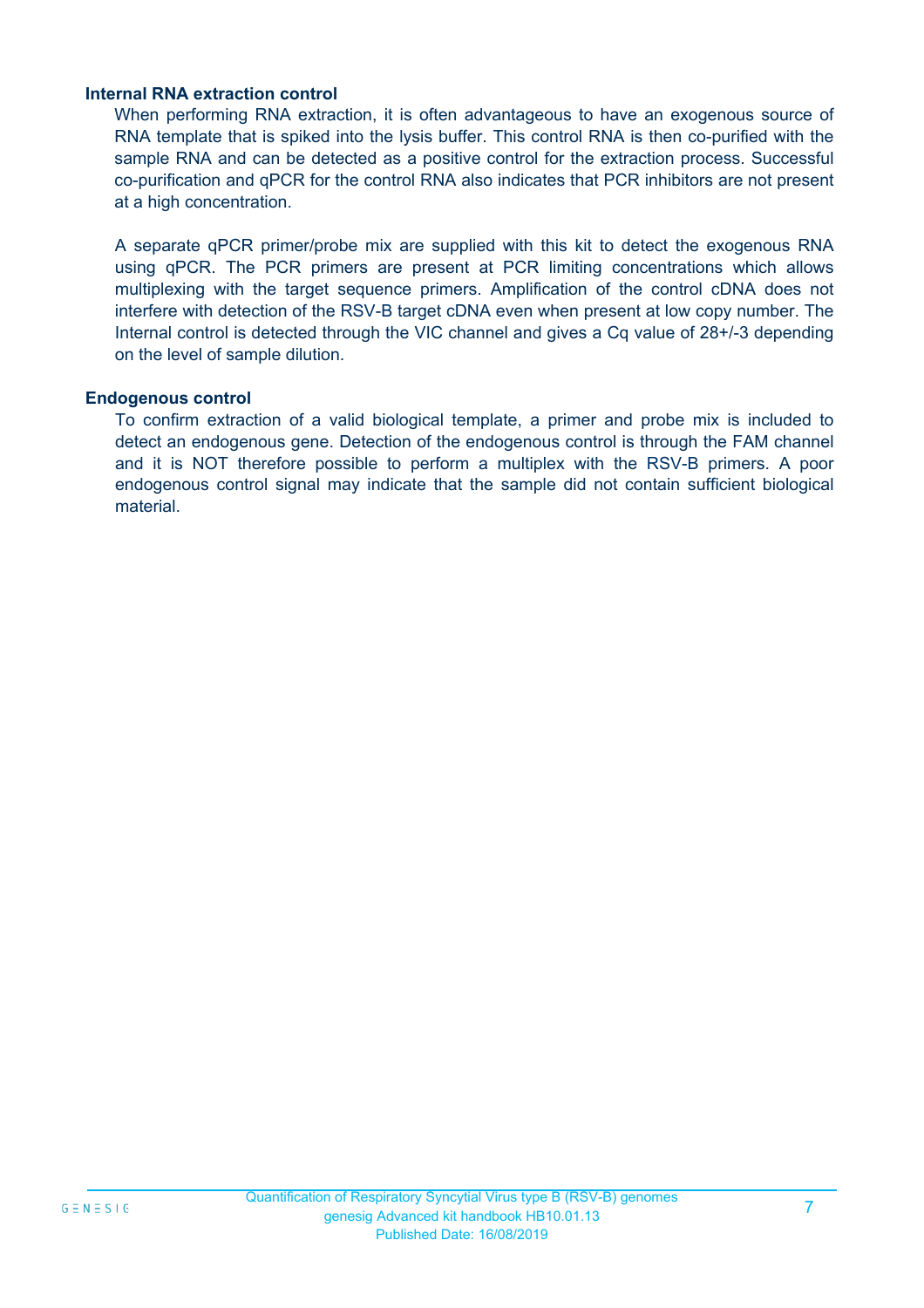### Resuspension protocol

To minimize the risk of contamination with foreign DNA, we recommend that all pipetting be performed in a PCR clean environment. Ideally this would be a designated PCR lab or PCR cabinet. Filter tips are recommended for all pipetting steps.

#### **1. Pulse-spin each tube in a centrifuge before opening.**

This will ensure lyophilised primer and probe mix is in the base of the tube and is not spilt upon opening the tube.

**2. Resuspend the primer/probe mixes in the RNase/DNase free water supplied, according to the table below:**

To ensure complete resuspension, vortex each tube thoroughly.

| Component - resuspend in water                       |          |  |
|------------------------------------------------------|----------|--|
| <b>Pre-PCR pack</b>                                  |          |  |
| RSV-B primer/probe mix (BROWN)                       | $165$ µl |  |
| Internal extraction control primer/probe mix (BROWN) | $165$ µl |  |
| Endogenous control primer/probe mix (BROWN)          |          |  |

**3. Resuspend the internal control template and positive control template in the template preparation buffer supplied, according to the table below:** To ensure complete resuspension, vortex each tube thoroughly.

| Component - resuspend in template preparation buffer |          |  |
|------------------------------------------------------|----------|--|
| <b>Pre-PCR heat-sealed foil</b>                      |          |  |
| Internal extraction control RNA (BLUE)               |          |  |
| <b>Post-PCR heat-sealed foil</b>                     |          |  |
| RSV-B Positive Control Template (RED) *              | $500$ µl |  |

\* This component contains high copy number template and is a VERY significant contamination risk. It must be opened and handled in a separate laboratory environment, away from the other components.

### RNA extraction

The internal extraction control RNA can be added either to the RNA lysis/extraction buffer or to the RNA sample once it has been resuspended in lysis buffer.

#### **DO NOT add the internal extraction control RNA directly to the unprocessed biological sample as this will lead to degradation and a loss in signal.**

- **1. Add 4µ**l **of the Internal extraction control RNA (BLUE) to each sample in RNA lysis/extraction buffer per sample.**
- **2. Complete RNA extraction according to the manufacturer's protocols.**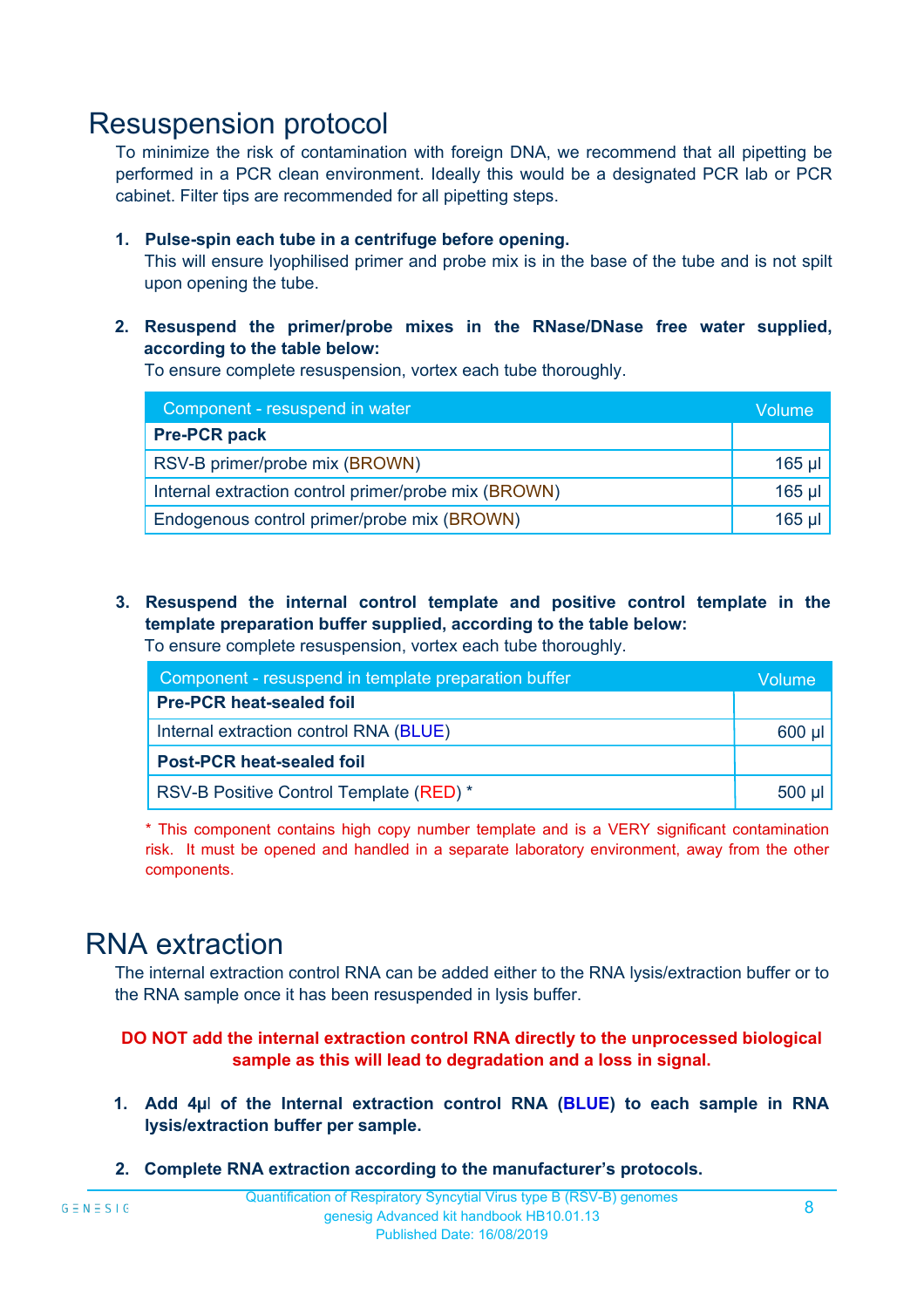# OneStep RT-qPCR detection protocol

#### **For optimum performance and sensitivity.**

All pipetting steps and experimental plate set up should be performed on ice. After the plate is poured proceed immediately to the OneStep amplification protocol. Prolonged incubation of reaction mixes at room temperature can lead to PCR artifacts that reduce the sensitivity of detection.

#### **1. For each RNA sample prepare a reaction mix according to the table below: Include sufficient reactions for positive and negative controls.**

| Component                                                    | <b>Volume</b> |
|--------------------------------------------------------------|---------------|
| oasig OneStep or PrecisionPLUS OneStep 2X RT-qPCR Master Mix | $10 \mu$      |
| RSV-B primer/probe mix (BROWN)                               | 1 µl          |
| Internal extraction control primer/probe mix (BROWN)         | 1 µl          |
| <b>RNase/DNase free water (WHITE)</b>                        | $3 \mu$       |
| <b>Final Volume</b>                                          | $15$ µ        |

**2. For each RNA sample prepare an endogenous control reaction according to the table below (optional):**

This control reaction will provide crucial information regarding the quality of the biological sample.

| Component                                                    | Volume |
|--------------------------------------------------------------|--------|
| oasig OneStep or PrecisionPLUS OneStep 2X RT-qPCR Master Mix | 10 µl  |
| Endogenous control primer/probe mix (BROWN)                  | 1 µl   |
| <b>RNase/DNase free water (WHITE)</b>                        | 4 µl   |
| <b>Final Volume</b>                                          | 15 ul  |

- **3. Pipette 15µl of these mixes into each well according to your qPCR experimental plate set up.**
- **4. Pipette 5µl of RNA template into each well, according to your experimental plate set up.**

For negative control wells use 5µl of RNase/DNase free water. The final volume in each well is 20ul.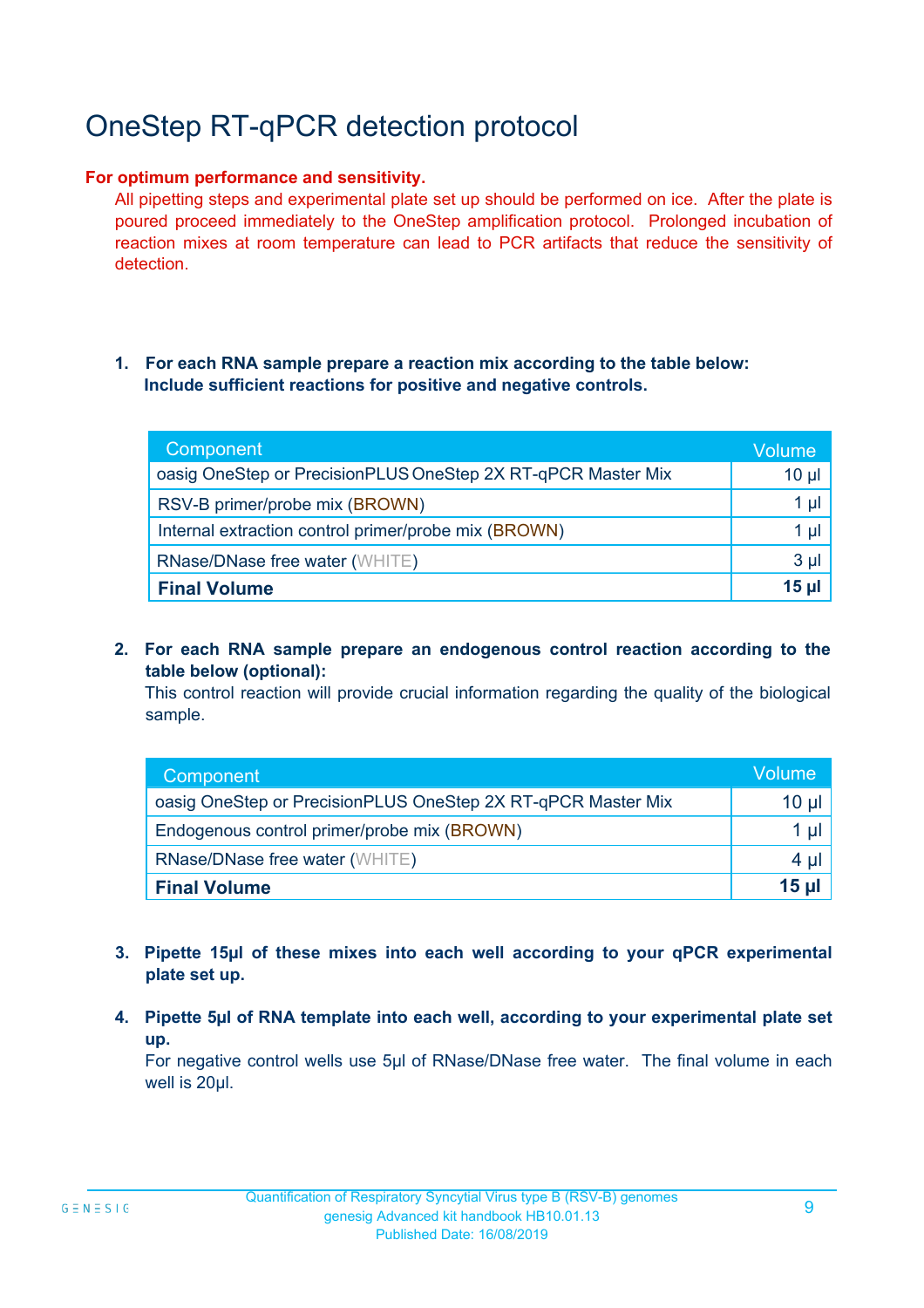**5. If a standard curve is included for quantitative analysis prepare a reaction mix according to the table below:**

| Component                                                    | Volume       |
|--------------------------------------------------------------|--------------|
| oasig OneStep or PrecisionPLUS OneStep 2X RT-qPCR Master Mix | $10 \mu$     |
| RSV-B primer/probe mix (BROWN)                               | 1 µı         |
| <b>RNase/DNase free water (WHITE)</b>                        | 4 µl         |
| <b>Final Volume</b>                                          | <b>15 ul</b> |

- **6. Preparation of standard curve dilution series.**
	- **1) Pipette 90µl of template preparation buffer into 5 tubes and label 2-6**
	- **2) Pipette 10µl of Positive Control Template (RED) into tube 2**
	- **3) Vortex thoroughly**
	- **4) Change pipette tip and pipette 10 µl from tube 2 into tube 3**
	- **5) Vortex thoroughly**

**Repeat steps 4 and 5 to complete the dilution series**

| <b>Standard Curve</b>         | <b>Copy Number</b>     |
|-------------------------------|------------------------|
| Tube 1 Positive control (RED) | $2 \times 10^5$ per µl |
| Tube 2                        | $2 \times 10^4$ per µl |
| Tube 3                        | $2 \times 10^3$ per µl |
| Tube 4                        | $2 \times 10^2$ per µl |
| Tube 5                        | 20 per µl              |
| Tube 6                        | 2 per µl               |

**7. Pipette 5µl of standard template into each well for the standard curve according to your plate set-up**

The final volume in each well is 20µl.

# OneStep RT-qPCR Amplification Protocol

Amplification conditions using oasig OneStep or PrecisionPLUS OneStep 2X RT-qPCR Master Mix.

|             | <b>Step</b>                  | <b>Time</b>      | <b>Temp</b> |
|-------------|------------------------------|------------------|-------------|
|             | <b>Reverse Transcription</b> | $10 \text{ min}$ | 55 °C       |
|             | Enzyme activation            | 2 min            | 95 °C       |
| Cycling x50 | <b>Denaturation</b>          | 10 <sub>s</sub>  | 95 °C       |
|             | <b>DATA COLLECTION *</b>     | 60 s             | 60 °C       |

\* Fluorogenic data should be collected during this step through the FAM and VIC channels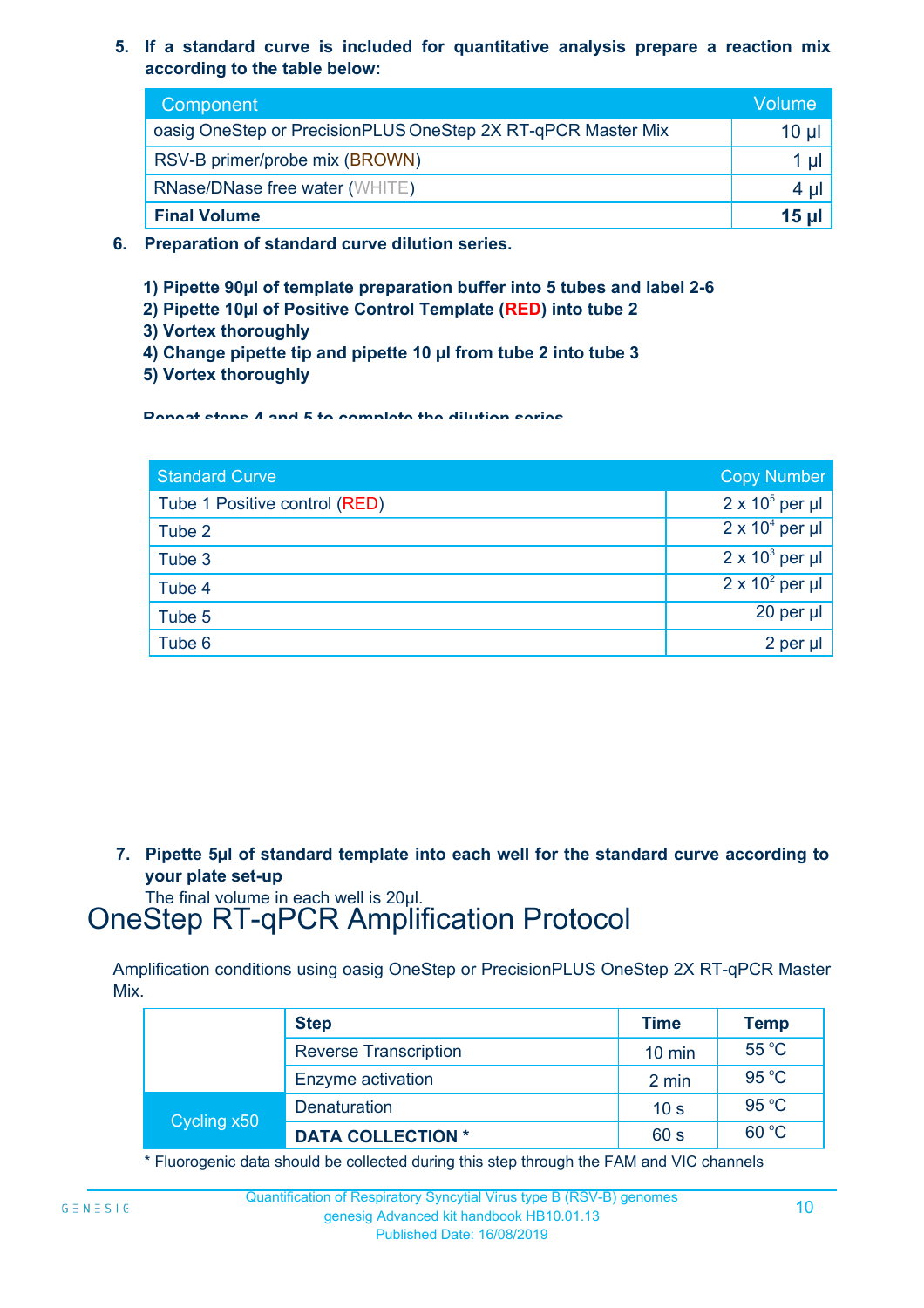### Interpretation of results

| <b>Target</b><br>(FAM) | Internal<br>control<br>(VIC) | <b>Positive</b><br>control | <b>Negative</b><br>control | Interpretation                                                                                                  |
|------------------------|------------------------------|----------------------------|----------------------------|-----------------------------------------------------------------------------------------------------------------|
| $\leq 30$              | $+ / -$                      | ÷                          |                            | <b>POSITIVE QUANTITATIVE RESULT</b><br>calculate copy number                                                    |
| > 30                   | ÷                            | ÷                          |                            | <b>POSITIVE QUANTITATIVE RESULT</b><br>calculate copy number                                                    |
| > 30                   |                              | ٠                          |                            | <b>POSITIVE QUALITATIVE RESULT</b><br>do not report copy number as this may<br>be due to poor sample extraction |
|                        | ÷                            | ٠                          |                            | <b>NEGATIVE RESULT</b>                                                                                          |
| $+ / -$                | $+ / -$                      | ٠                          | $\leq 35$                  | <b>EXPERIMENT FAILED</b><br>due to test contamination                                                           |
| $+ 1 -$                | $+ 1 -$                      | ÷                          | $> 35$                     | $\star$                                                                                                         |
|                        |                              |                            |                            | <b>SAMPLE PREPARATION FAILED</b>                                                                                |
|                        |                              |                            |                            | <b>EXPERIMENT FAILED</b>                                                                                        |

Positive control template (**RED**) is expected to amplify between Cq 16 and 23. Failure to satisfy this quality control criterion is a strong indication that the experiment has been compromised.

\*Where the test sample is positive and the negative control is positive with a Cq > 35, the sample must be reinterpreted based on the relative signal strength of the two results:



If the sample amplifies > 5 Cq earlier than the negative control then the sample should be reinterpreted (via the table above) with the negative control verified as negative.



If the sample amplifies < 5 Cq earlier than the negative control then the positive sample result is invalidated and the result should be determined inconclusive due to test contamination. The test for this sample should be repeated.